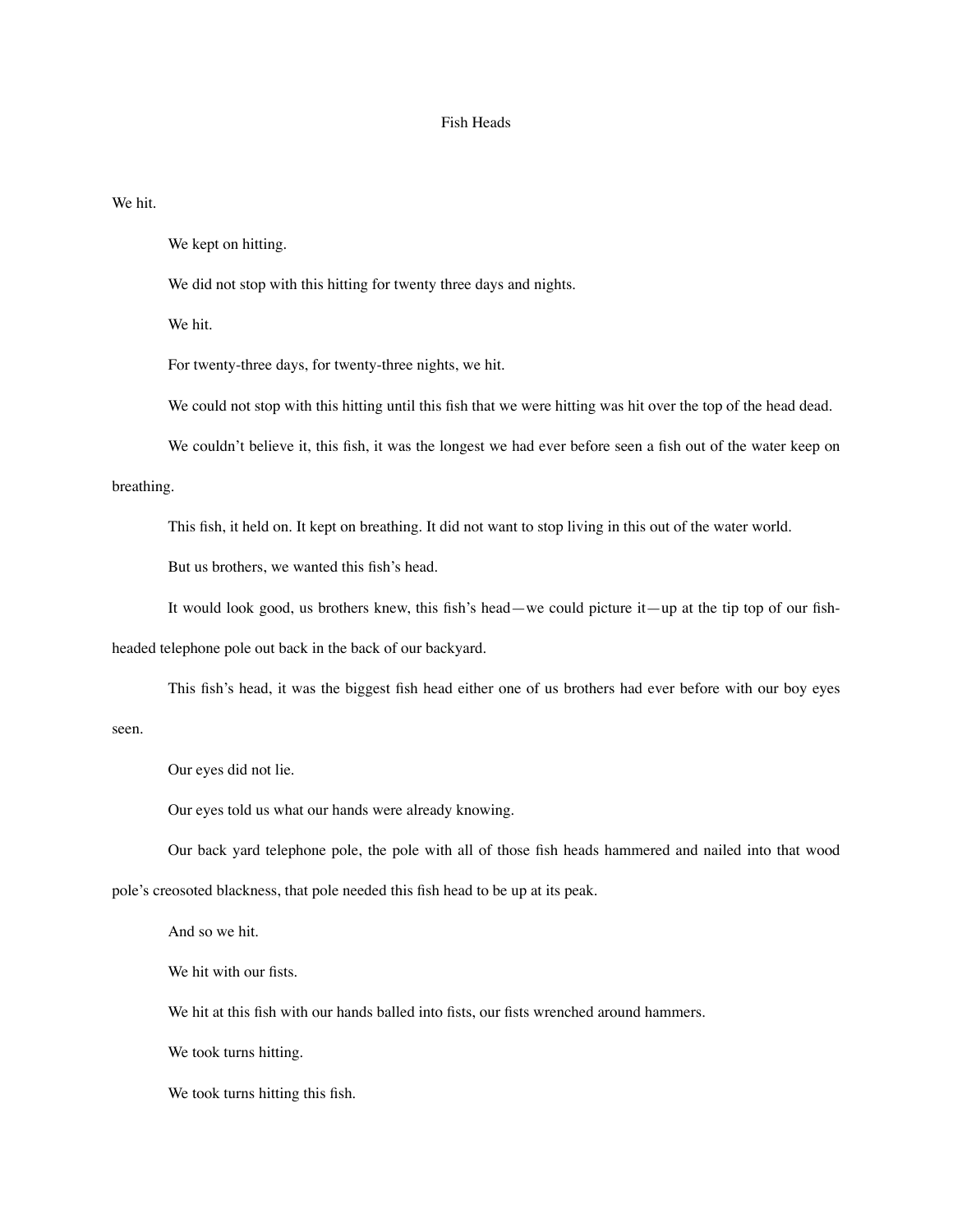Like this.

And this.

This fish, it took whatever us brothers had to give it.

It did not, this fish, want to be just a head.

It did not want to be, this fish, because of us brothers, just one of a hundred and fifty fish heads that us brothers had hammered and nailed into our fish headed telephone pole out back in the back of our backyard.

But after twenty-three days and twenty-three nights of us brothers doing this hitting, this fish, it took its last breath.

It died.

It died the way that we know that nothing ever really does.

It kept on living.

We fished out a knife from our front trousered pockets. We chopped off this fish's head.

This fish's fishy eyes, they never stopped staring.

Look how the eyes on this fish keep on staring.

Not even the stars could out shine such shining.

Like stars, we gave each of these fishes' eyes each a name.

Not one was called Jimmy or John.

Jimmy and John was mine and my brother's name.

We called each other Brother.

Brother, I said to Brother. You can go first.

I gave Brother this look.

There was a look that, us brothers, we sometimes liked to look at each other with this look.

It was the kind of a look that hurt the eyes of the brother who was the one of us doing the looking.

Imagine that look.

Open up your eyes up good and wide, I said to Brother.